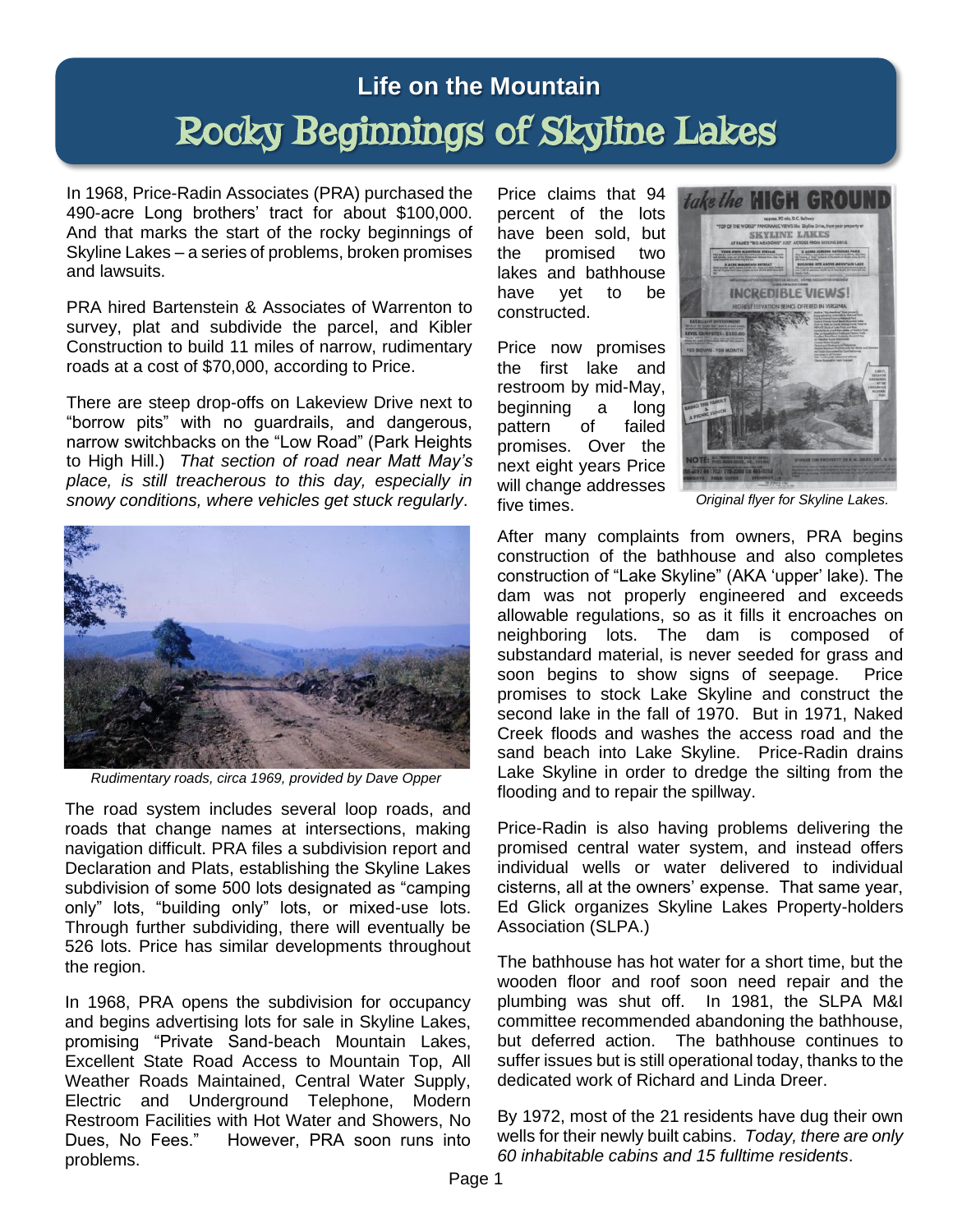

*Dave Opper's family cabin, circa 1971.*

In 1972, Hurricane Agnes' runoff exceeds the capacity of Lake Skyline's spillway. Water rises and damages part of the dam. Ed Glick informs PRA that another hard downpour will destroy the entire dam.

SLPA decides to take legal action against the Price-Radin firm, to compel the developer to fulfill the terms of sales contracts, including the commitment to provide surveillance, construct the second lake and stock Lake Skyline, install a locked chain at entrance, close off the other two entrances, create sand beaches, provide trash removal, improve the restroom, install a year-round central water supply, and maintain the gravel roads for all weather.

Court issues a Consent Decree, ordering Price-Radin to provide all-weather roads, a central water supply, year-round water service, sand beaches, and trash collection. Additional concent decrees and contempt hearings will continue through 1979.

Price-Radin continue to put sand around both lakes, but it keeps dissipating. They finally give up in 1977 on the promised beaches and install decks on each pond. The upper lake's dam continues to erode.



*A rare image of the upper lake before it disappeared, circa 1972.*

In 1978, Ellis Construction estimates that the cost of making all the roads adequate is \$30,000. *Today in 2021 the SLPA spends \$35,000 to \$40,000 every year on basic road maintenance (grading, graveling, culvert repair, mowing and snow removal.)* The

roads



*Gene Skotzko's original family cabin, circa 1972.*

roads are never improved beyond basic maintenance, and SLPA declares that four-wheel drive vehicles will always be required in Skyline Lakes.

By 1979, HUD is investigating Price-Radin and some 31 developments they own, including Roundhead and Battle Creek. The Association offers to drop litigation in exchange for transferring title to the Common Areas. Price-Radin sells 28 lots, including three common area lots, to L and L Management Company, which is an RPA shell company, for \$10.

In 1980, SLPA is incorporated as a Virginia non-stock corporation, and the Association files Articles of Incorporation and amends the Bylaws. In 1982, SLPA wins a lawsuit against Price-Radin. Judgment is executed by conveying the Skyline Lakes subdivision from Price to SLPA. And in 1984, L&L grants a Quit Claim deed to the Association, conveying all the common areas originally set aside by the developer. This was a significant event in the on-going saga of SLPA versus PRA. But the Association would continue to be plagued by lake issues.

In 1985, Hurricane Gloria, followed by tropical storm Isabelle, dumps 10 inches of rain. Flooding completely washes out the access road to Lake Skyline and damages the dam again. Less than a month later, Hurricane Juan causes the third worst flood in Page County recorded history. The Shenandoah River crests to 27 feet.

Between 1985 and 1989, contractors and M&I Chair, Lehman, work on Lake Skyline, but first they have to drain it. They are hampered by water from multiple sources. Rain fills the lake. Because water feeds into the lake from upstream, it must have a drain gate and that is damaged, causing water to fill the lake. Finally, there is evidence that a natural spring is in the dam itself, causing water to leak into the lake. But by March of 1989, the lake is fixed, filled, and restocked.